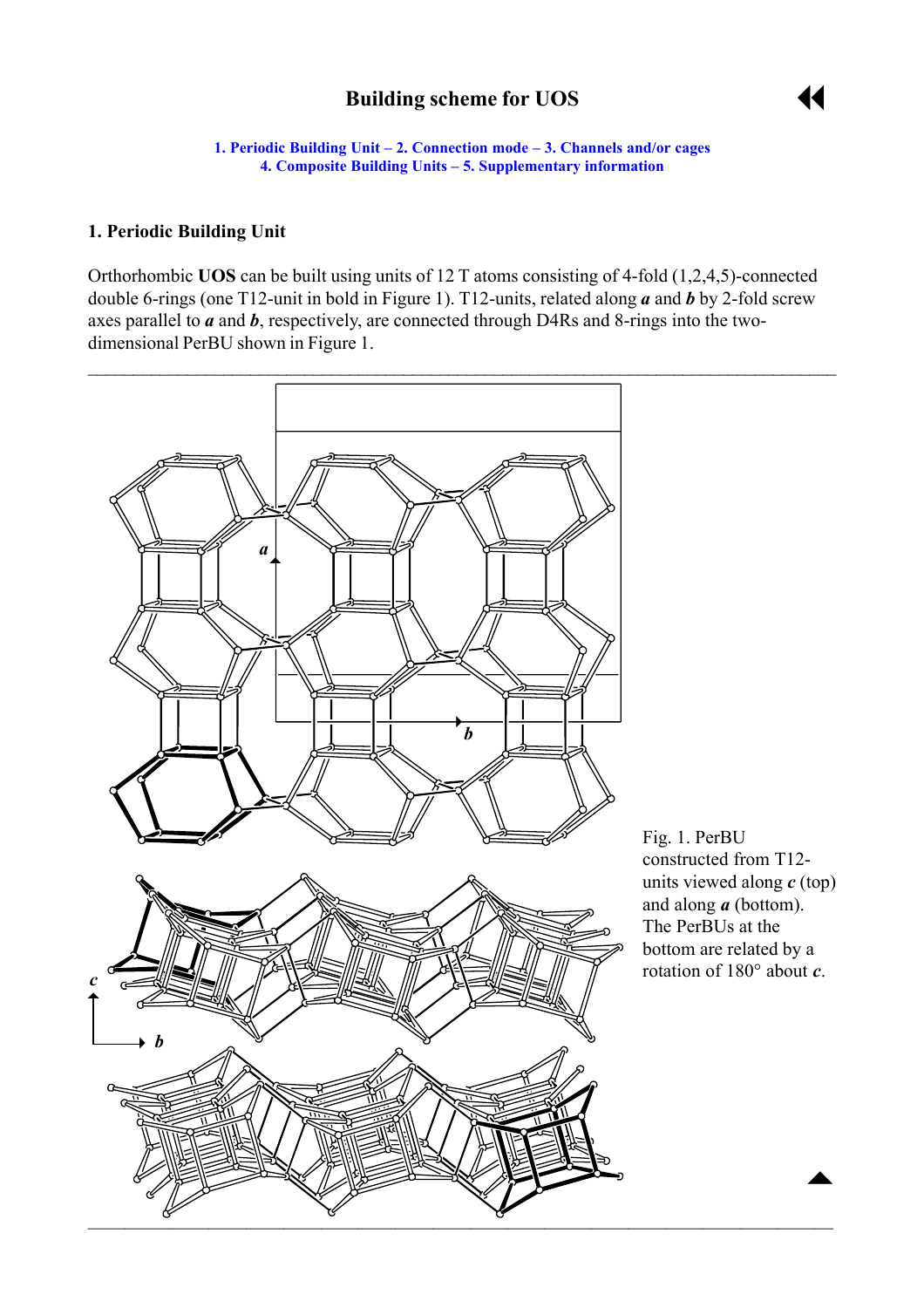# <span id="page-1-0"></span>**2. Connection mode**

Neighboring PerBUs, related by a rotation of 180° about *c*, are connected along *c* through 5-rings as shown in Figure 2.



Fig. 2. Connection mode and cell content viewed along  $a$  (top) and projected along  $c$  (bottom left) and along  $b$  (bottom right). and along *b* (bottom right) .  $\mathcal{L}_\mathcal{L} = \{ \mathcal{L}_\mathcal{L} = \{ \mathcal{L}_\mathcal{L} = \{ \mathcal{L}_\mathcal{L} = \{ \mathcal{L}_\mathcal{L} = \{ \mathcal{L}_\mathcal{L} = \{ \mathcal{L}_\mathcal{L} = \{ \mathcal{L}_\mathcal{L} = \{ \mathcal{L}_\mathcal{L} = \{ \mathcal{L}_\mathcal{L} = \{ \mathcal{L}_\mathcal{L} = \{ \mathcal{L}_\mathcal{L} = \{ \mathcal{L}_\mathcal{L} = \{ \mathcal{L}_\mathcal{L} = \{ \mathcal{L}_\mathcal{$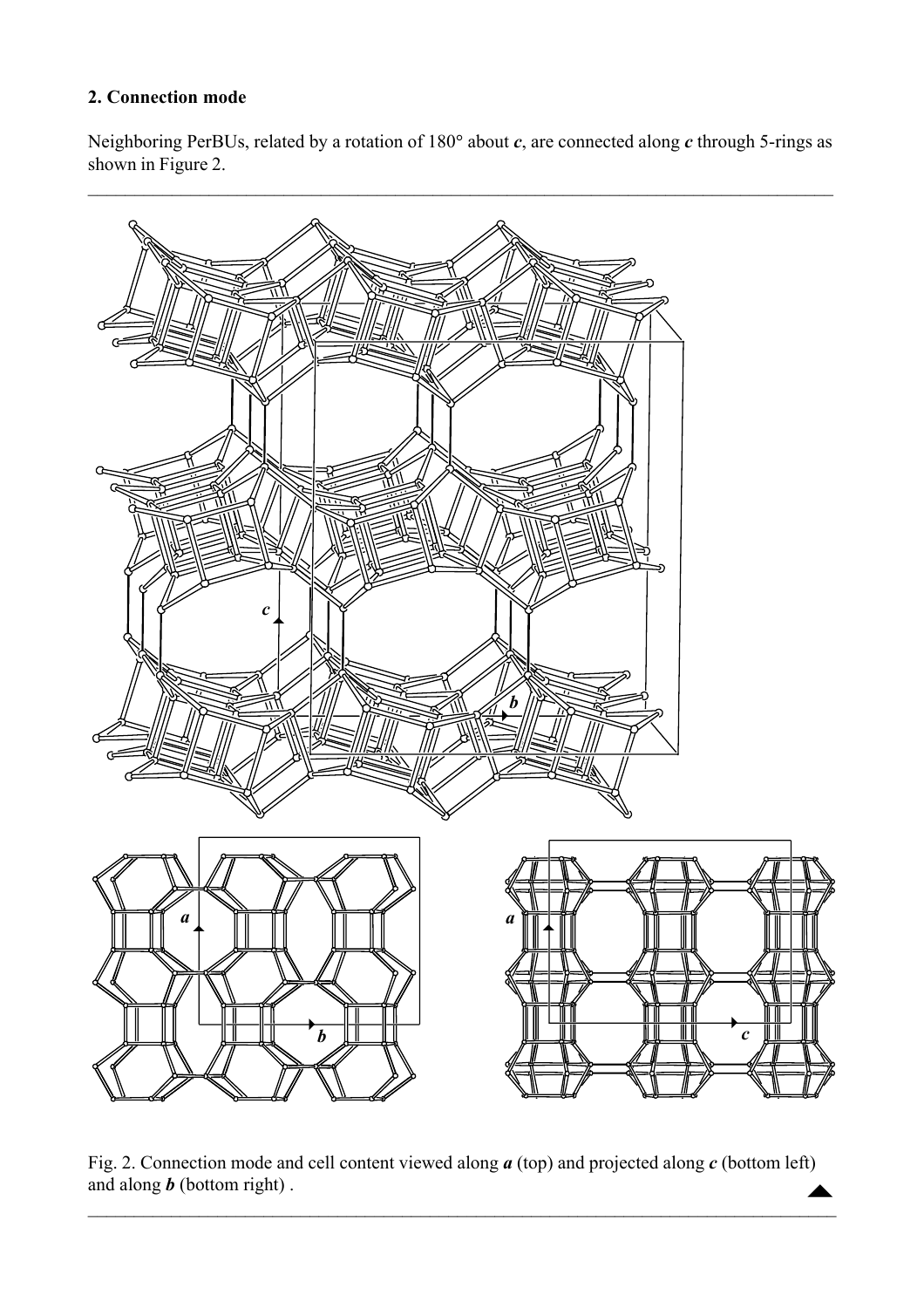## <span id="page-2-0"></span>**3. Channels and/or cages**

Two types of 8-ring channels are parallel to *c* and another type of 8-ring channels is parallel to *b*. 10-Ring channels are parallel to *a*. The channels are shown in Figure 3. The **[pore descriptor](http://www.iza-structure.org/databases/ModelBuilding/Introduction.pdf)** is added.



Fig. 3b. 10-Ring channels, related by a 2-fold screw axis along *b*, are connected along *b* through common 8-rings into 8-ring channels parallel to *b* (see also Figure 2, bottom right). 10-Ring channels, related by a 2-fold screw axis along *c*, are connected along *c* through D4Rs and 5-rings. The nets, related by a 2-rold screw axis along c, are connected along c through D4Rs and 5-rings. The<br>inset illustrates (part of) the two types of 8-ring channels parallel to c.